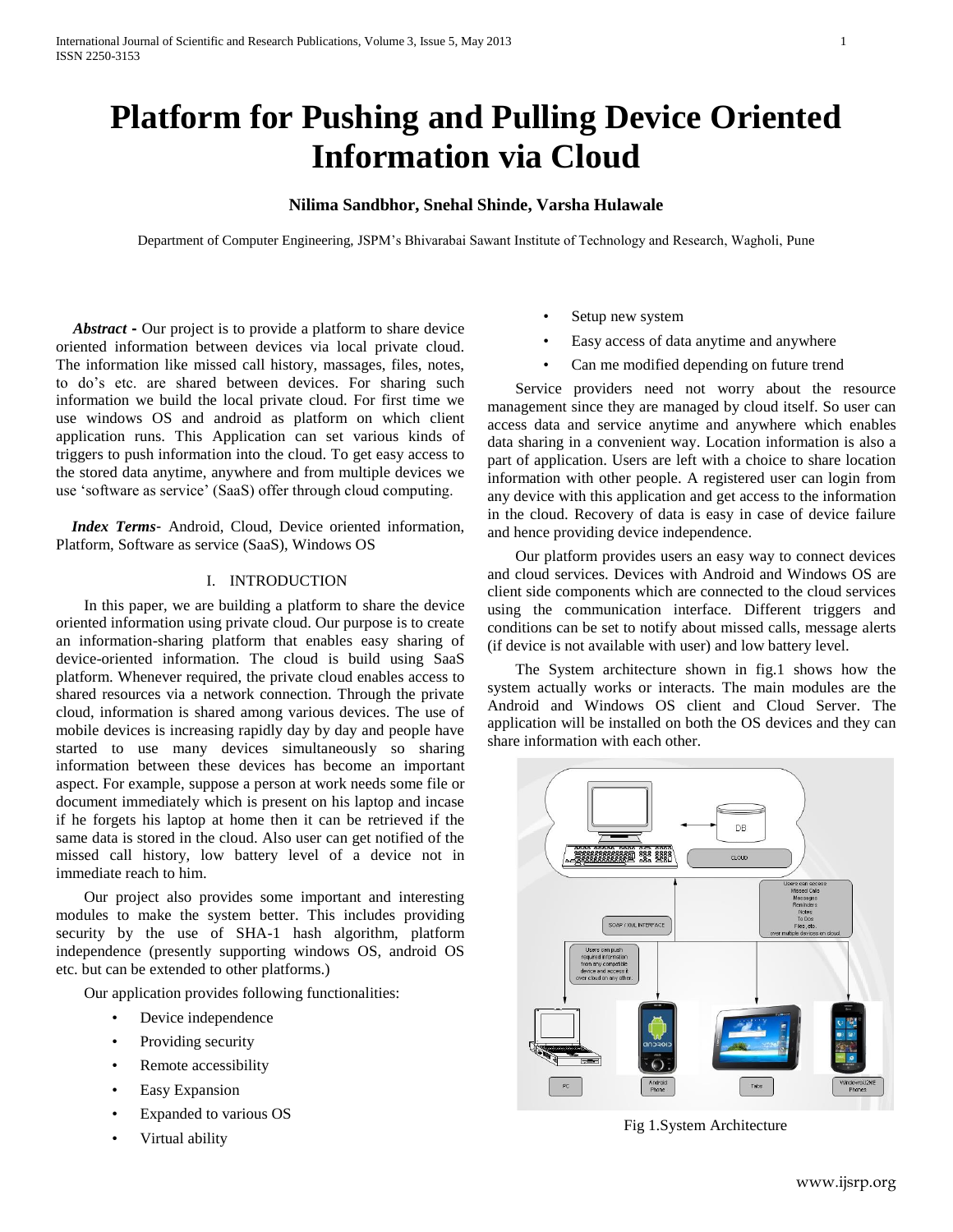#### II. RELATED WORK

Some solutions of information sharing have been proposed.

a) Notitter

Notitter is a mobile bot that notifies you wherever you are. Even if you forget your phone at your home, office or car, this application will let you know different information. You can use this for emergency notification, life log, and so on. You can choose Twitter and Evernote for notifying address.

b) Context Watcher

This mobile application enables mobile phone users to easily share personal context data such as their location, heart rate, speed, or view, with their mutual consent.

It is a context-aware application which enables end-user to automatically record, store, and use context information. For example, family members can stay better informed about each other and their friends, without synchronous interaction by using automatically derived context information. In the context management framework, different entities, context providers, are exposed to and interact via the internet. Using this application a mobile phone can be used for sharing context information in everyday life. Hence, context-awareness does not force people to adapt or change significantly their daily patterns in their normal environments, but accompanies them throughout everyday life.

#### c) SECE

SECE is a context-aware platform that connects isolated services, making it more useful and user-personalized, composite services. SECE converges, fixed and mobile services by integrating the Internet, cellular and sensor networks. SECE takes actions automatically on behalf of the users depending on the monitored information and triggered events. SECE enables end-users to create advanced services. Although users today can use several individual Internet services, there is currently no easy way to create new services which integrate diverse information, such as location, presence, IM, SMS, calls, Facebook, Twitter, sensors and actuators.

d) Growl

Growl is local application used to share information between devices, if they are configured. When user receives shared information on device( smart phone/PC) the growl's application which is activated on that device sends a notification to Growl, which shows a pop-up to notify user that the device(smart phone/PC) receive a shared information. Depending on users preferences Growl will show the notification using one of the displays plug-in, speak to the user, email it to user, or block it from going anywhere if you have Growl set up that way. Growl notifies application information to that user's devices which are inside LAN and can access the information.

These applications are restricted to share data only on particular devices or services. Our goal is to build an application that use cloud services that avail users to share the information anytime anywhere. Cloud services provide a scalable, cost effective, and secure environment for managing your data. They also reduce expenditure for hardware and software, providing an opportunity for cost containment.

## III. PROPOSED SYSTEM

## A. System Outline

Our goal is to provide platform to share device-oriented information and the user is free to use any computing device they own. The following problems are to be addressed:

a) Easy adding of services

A mechanism is needed to add information sharing services along with the shared information since services in a cloud are increasing rapidly. Similarly, a convenient approach is needed to add the device oriented information. Management interface between the controller and input/output is needed to solve below problems:

- Data shared differs with each service and user
- Information may be related to data from a sensor or user context data.
- b) Relation of trigger and information

Triggers and information sharing may be interrelated to each other, and so we need to collect them. For example, the platform retrieves battery level and notifies the controller.

The controller then examines the level; if it is lower than a threshold, the controller sends the level to output. Easy development of the input and triggers should be done to enable simultaneous release of services.

c) Enriching Information

We can elaborate the additional information that is strongly related to the original information (add, delete or update data). With the development of web services, there are more ways to use information. For example, location information can now be used to find addresses or landmarks nearby. We need to make it easy for users to adapt to new services.

System security depends on information sharing services that users use. Therefore, to provide security we include SHA-1 algorithm which enables storing of password in an encrypted format making it attack free from external sources. When a user wants to share information with his or her friends, they can use services with community.

B. System implementation

In this study, we implemented a platform on Android and Windows OS; we named the platform 'RIGHT ARM'. Right Arm consists of three main parts: input, output and controller. It first needs to set some parameters of the parts as shown below:

a) Sharing Information (input/output)

User is provided with the facility to choose information to push to external services. Similarly, user can choose the information to pull from the external services. Right Arm currently supports following types of information to be shared:

- Location information from GPS
- Low battery level of the device
- Missed call and unread message history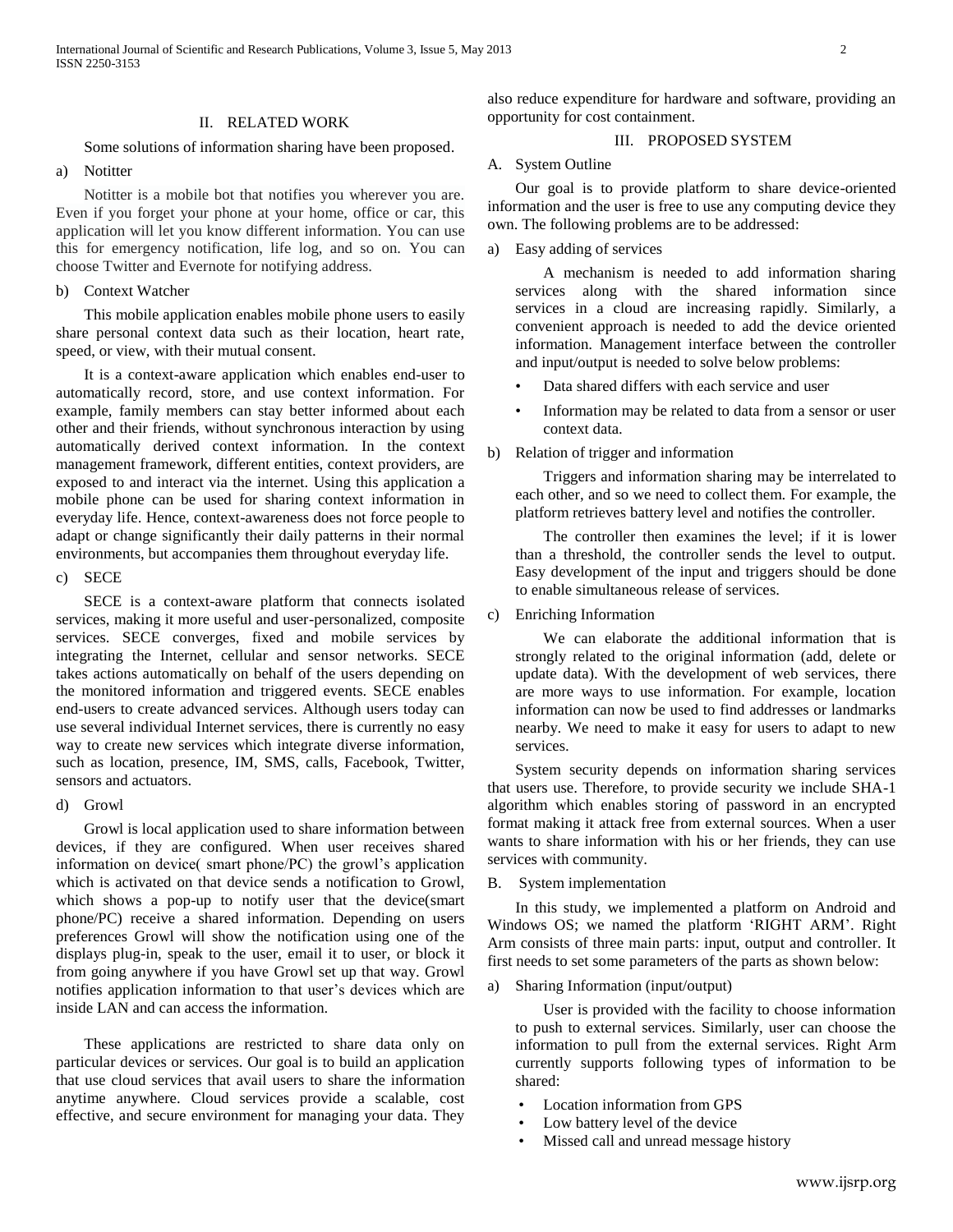International Journal of Scientific and Research Publications, Volume 3, Issue 5, May 2013 3 ISSN 2250-3153

- Notes, to-do's, files
- b) Controller

Setting is done by the user with respect to which information to share and the conditional triggers. There are currently three trigger settings: critical battery level, missed call and unread messages.

Right Arm works as described in the steps below:





Fig 2. System overview

- 1) Settings are made as per user's preference.
- 2) The user starts Right Arm which works in the background.
- 3) The input data is constantly checked at regular intervals by Right Arm.
- 4) Right Arm share data with information sharing services if a trigger event is detected.

In case the user wants to check related information, Right Arm will add information by using web services.

Screen shots of Right Arm are shown in below. On the main page, the user has to login in his registered account. During registration the user enters all his details along with the user name and password. Here the password is saved in the database in the encrypted format using the SHA-1 algorithm. This will provide user complete security as the password cannot be tracked. The respective information that can be shared on Windows and Android OS client modules is as below:

a) Window Client API:

After the user has logged in the main menu is displayed showing the various types of options: missed calls, messages, files, to-do, notes etc. On clicking the respective buttons related information is shown. For example, files can be downloaded and viewed. Similarly, the missed calls and unread messages from the cell phone can be viewed on the click of missed call and messages button. Also a trigger message appears notifying about the critical battery level of the mobile phone.

| 国 |       |                 | $\overline{\mathbf{z}}$<br><b>CHO</b> |
|---|-------|-----------------|---------------------------------------|
|   |       | Login           |                                       |
|   |       | <b>Username</b> |                                       |
|   | alice |                 |                                       |
|   |       | Password        |                                       |
|   |       |                 |                                       |
|   |       | LOGIN           |                                       |
|   |       | CLOSE           |                                       |





Fig 4.Main Menu Window



Fig 5.To Do Window

b) Android Client API:

The main menu for android client is displayed with the various options: notes, to-do, files, battery level, start and stop monitor, GPS. On the click of the respective buttons the information related to it can be seen. For example, notes can be added, deleted or updated on the click of notes buttons. Similarly the start and stop monitor will notify the windows side client of the unread messages and missed calls.